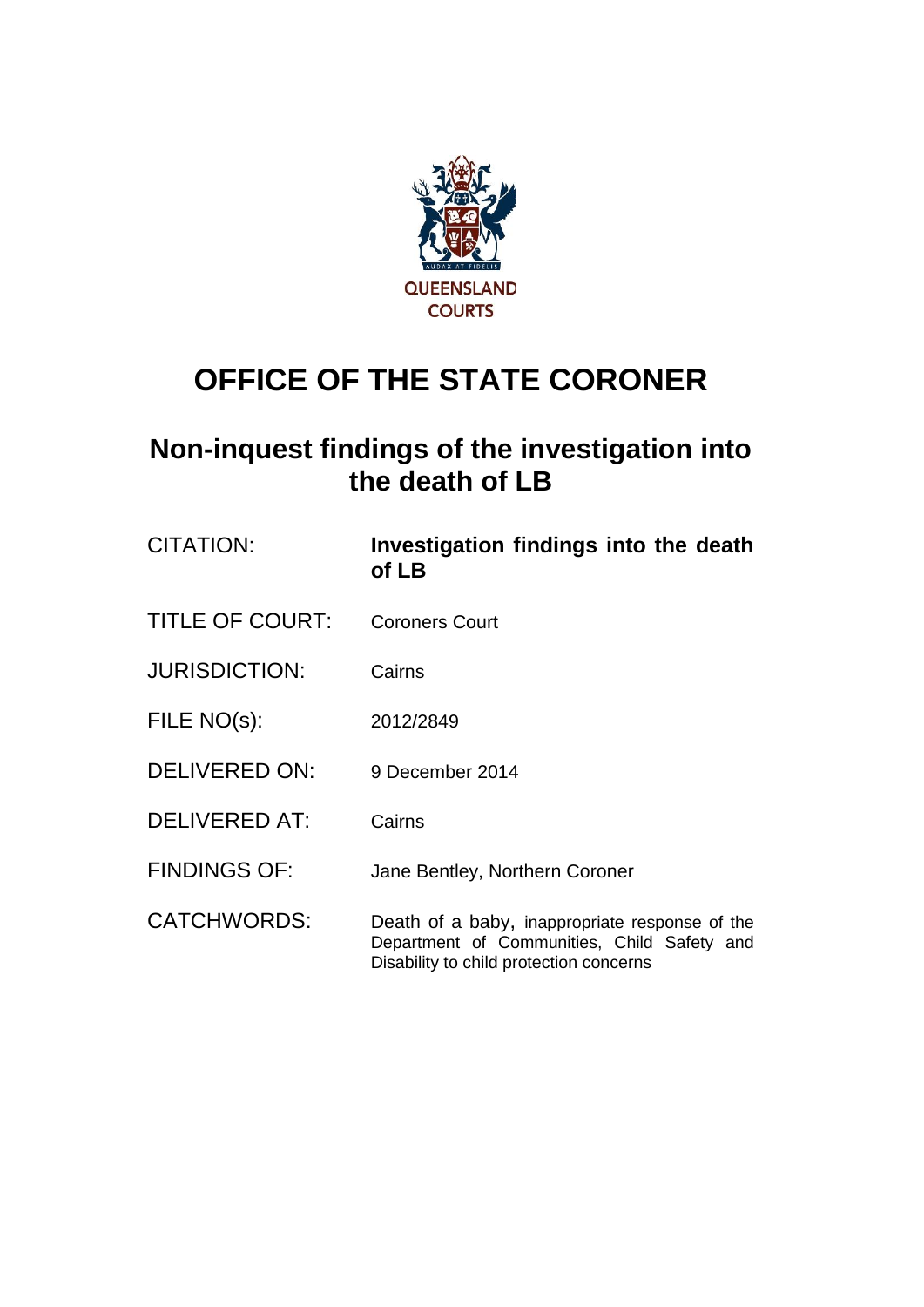At the time of his death LB was six weeks old. He and his twin brother were born at 34 weeks gestation in June 2012 at the Cairns Base Hospital.

LB and his brother spent four weeks in hospital after his birth and then resided with his mother, his twin brother and his sister, aged two years, at an address in Cairns.

At 6:52am on 10 August 2012 LB's mother called the Queensland Ambulance Service and advised that he had stopped breathing. Paramedics arrived at the residence at 7:05am and transported LB to the Cairns Base Hospital where he was pronounced deceased at 8:02am.

The mother told police that she was feeding LB a bottle of formula at about 6:00am when his right foot started to spasm. He then began to convulse, turned white and stopped breathing. She said that she phoned QAS and commenced CPR after receiving advice from the operator. She said that LB had been well in the days prior to his death.

An autopsy revealed that LB died from a subdural haemorrhage. The pathologist noted:

*This child has asymmetry of the head consistent with a blow to the left side of the face and internal examination of the head demonstrated a bilateral subdural haemorrhage. There may also be an intra-cerebral haemorrhage at the left side (to be further evaluated by fixation, followed by neuropathology). There was also internal bleeding associated with the frenulum of the lower jaw, this appearance being consistent with a severe slap or similar to the left side of the face. There is a separate injury which is well demarcated at the right side of the forehead.*

*In my opinion, this child has had a substantial blow to the left side of the face and the neuropathology demonstrated by this child is, in my opinion, entirely consistent with such trauma to this infant.*

The medical evidence was further reviewed by a Consultant Paediatric Radiology Consultant who found multiple rib fractures (which were about 10 days to two weeks old), multiple brain tears and bleeding (which were one to two days old).

## **Queensland Police Service investigation**

Police obtained information from friends and associates of the mother and also obtained CCTV footage from Smithfield Shopping Centre recorded on 9 August 2012. The footage depicts that at about 5:29pm the mother reached into the pram in which the twins were lying and made a violent movement. Shortly after this she reached into the pram again and placed her hand over the chest of one of the twins and moved her hand back and forward quickly. The baby could be seen to move back and forth accordingly.

Police interviewed the mother on 17 August 2012 and she stated that LB started having a fit when she was feeding him a bottle.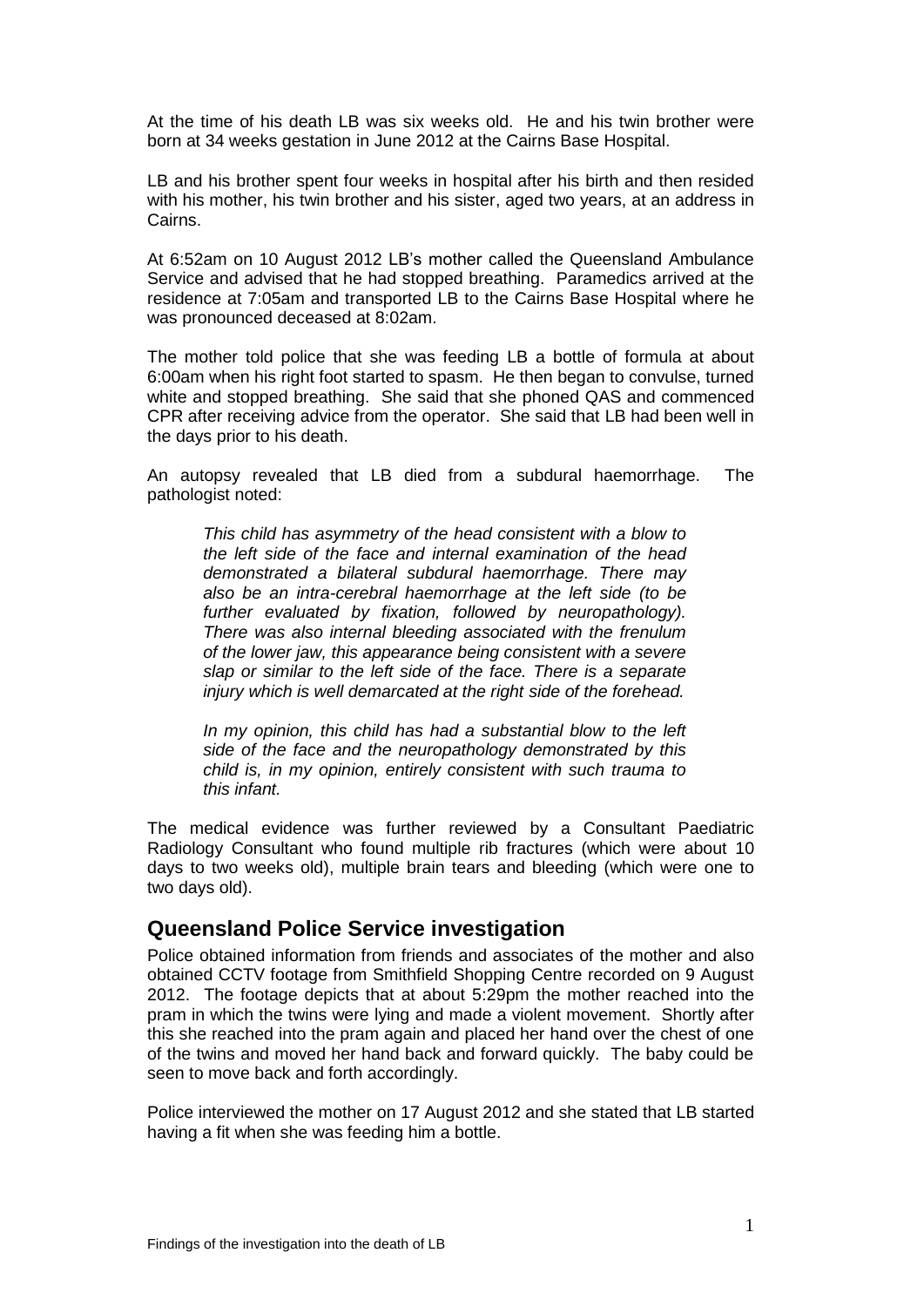On 19 September 2012, police again interviewed the mother. She stated at this time that the night before LB died she put him to sleep on a single bed in another room to sleep. Previously she had stated that he was asleep in the cot. She said that she placed him on the bed with some pillows and towels around him. She said that at about 3:00am she found him lying on the floor beside the bed. She could not provide any explanation for LB coming to be on the floor.

On 3 October 2012, employees of Department of Child Safety went to speak with the mother about her surviving children. During the conversation the mother told them that she had slapped and shaken LB.

Police interviewed the mother again that afternoon. She said that she slapped LB once and shook him a few days before he died. She said she slapped him reasonably hard on the cheek.

On 17 January 2013, the mother was charged with the murder of LB.

On October 2014, the mother entered a plea of guilty to the manslaughter of LB and was sentenced, in the Supreme Court at Cairns, to seven years imprisonment with eligibility for parole on 17 May 2015.

## **Child Protection History**

LB and his twin brother were the youngest of nine children born to the mother. At the time of his death LB, his twin brother and their half-sister, aged 22 months, were the only children in the care of the mother. Her six older children were in the care of relatives.

The mother had been known to the Department of Communities, Child Safety and Disability Services (the Department) for approximately 15 years. The child protection history included seven Notifications, six Child Concern Reports and Additional Notified Concerns.

Departmental records contain consistent allegations of serious physical abuse by the mother against her other children over a number of years. Other concerns related to substance abuse, domestic violence, neglect and sexual abuse of one of the children by one of the mother's previous partners.

When the mother was pregnant with LB and his twin brother three of her other children were being cared for by their father and three were being cared for by their maternal grandmother. These care arrangements were as a result of the mother's ability to care for those children and the lack of allegations of her physical abuse and neglect of those children.

On 4 May 2012, the maternal grandmother advised the Department that she was unable to care for the three children currently in her care due to her ill health. She advised that they should not be returned to their mother and that the mother had the 19 month old in her care and she was pregnant.

The Department carried out an investigation and concluded that the three children could not be returned to the mother's care as she showed no insight into the children's needs or capacity to care for them.

The three children were placed into a short term placement and then returned to the maternal grandmother.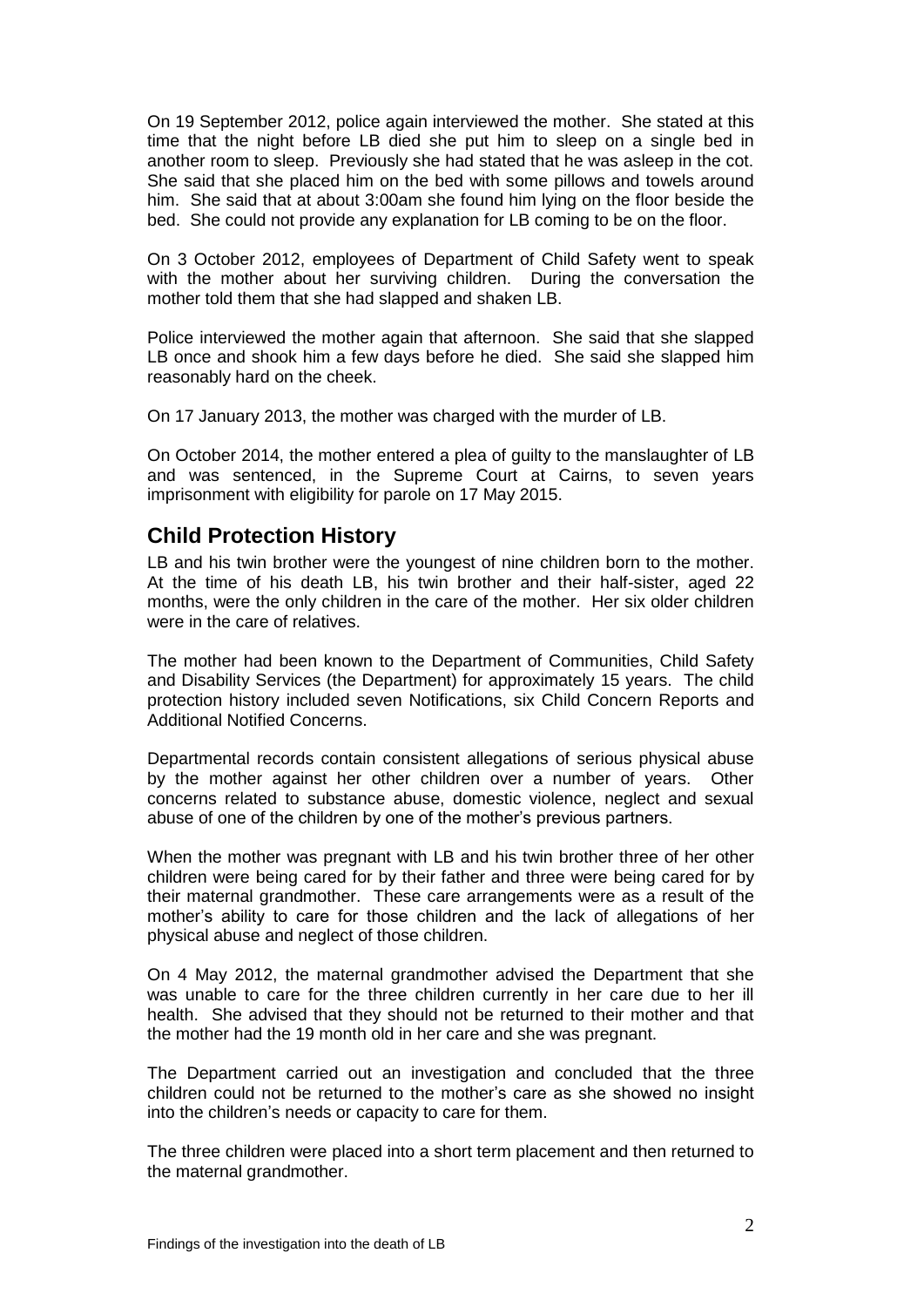On 27 July 2012, the Department received information from a notifier about the mother's care of the twins and their half-sister. The notifier contacted the Department by telephone and also sent a facsimile outlining the following concerns:

- The mother was intoxicated whilst holding one of the babies.
- The mother did not attend to the babies when they were crying.
- One of the babies had a 4cm scratch on his hand and the mother could not explain how it occurred.
- When changing the baby's nappy the mother handled him roughly and did not support his head.
- The mother was unreceptive to support services.
- One of the babies was left crying for a significant period of time.

On 31 July 2012, the Department recorded the information as a Child Concern Report on the basis that there was 'insufficient evidence to demonstrate significant physical and/or emotional harm to the children due to the actions/inactions of their caregiver'.

On 31 July 2012, the notifier provided the Department with additional information in relation to the mother's care of the babies and their half-sister when the babies were in the Special Care Birth Unit of the hospital following their birth:

- The mother hit the sister and threatened to put her head down the toilet.
- The mother consistently demonstrated an unwillingness and inability to care for the twins.
- The mother avoided services and did not accept a referral to a support agency as she did not want to be told how to do things.
- The mother had been aggressive towards health providers.
- A psychologist from Community Health had previously raised concerns with the Department in regard to the mother's parenting and considered that she had no reflective parental capacity.

On 6 August 2012, the notifier again contacted the Department to advise that the mother had declined a health service follow-up for the twins.

Based on the new information, on 7 August 2012 the Department reassessed the concerns of 31 July 2012 and recorded a Notification with a 10 day response timeframe. The required investigation and assessment process had not been commenced at the time of LB's death.

The actions and response of the Department were the subject of an internal Systems and Practice Review and that Review was the subject of review by the Child Death Case Review Committee (CDCRC).

The initial review identified concerns in relation to:

- 1. the decision to record the information received from the notifier on 27 July 2012 as a Child Concern Report; and
- 2. the delay in processing and assessing the information received on 31 July 2012.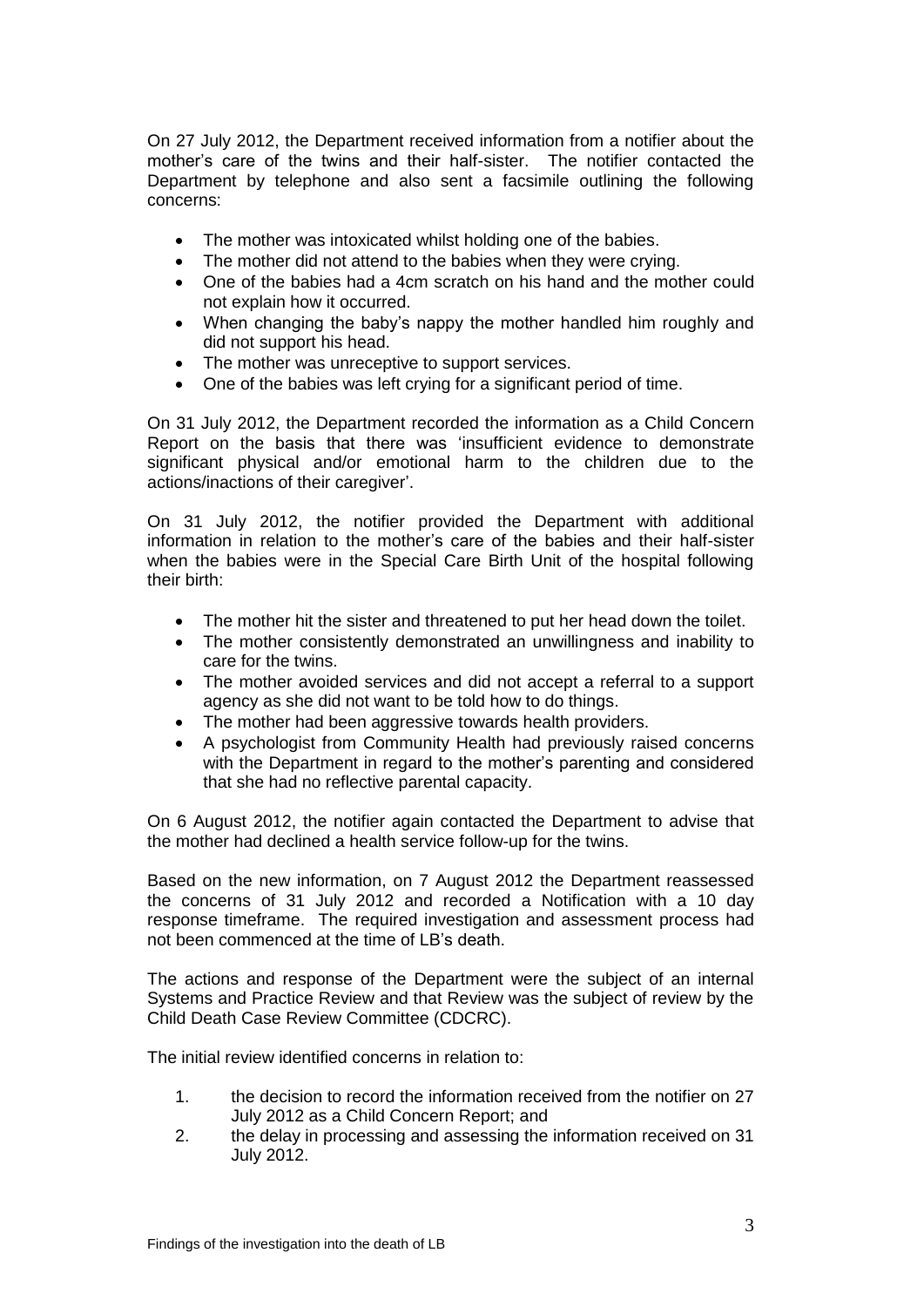In relation to the first concern, the review found that further information should have been obtained from Queensland Health before the decision was made to record the information as a Child Concern Report rather than a Notification (which would have resulted in further investigation and assessment). Insufficient information was gathered and limited critical analysis undertaken to make a fully informed decision as to the most appropriate response to the child protection concerns received. The information provided by the notifier was clearly sufficient to indicate the need for further information to be gathered taking into account:

- the mother's extensive child protection history over a period of 15 years
- the child protection history within the preceding two years included allegations of leaving children unsupervised, failing to engage with support services, mental health and substance misuse issues
- the mother was known to be the sole carer of three children under two years and had been observed to be affected by and smelling of alcohol
- the written information provided by the notifier outlined similar concerns by staff from the extended midwifery service and this could indicate a pattern of concerning behaviour.

The review found that on 27 July 2012 there were sufficient risk factors to suggest that LB, his twin brother and their half-sister were at risk of harm.

In relation to the second concern, the review found that the matter should have been recorded with a five day response timeframe.

The review noted that Departmental staff in the region who had been involved in the decision making process were overworked at the time and, 'the large volume of work was a significant barrier to consistently being able to undertake and complete intakes of the highest quality'.

The CDCRC noted that the Department was aware of the risk factors present for LB given the mother's long history with the Department. The Committee considered the failure of the Department to record a Notification in May 2012 when it became aware of the mother's pregnancy and the Department's poor handling of the information received in July 2012 meant that LB remained in an unsafe environment that ultimately led to his death.

The Committee found:

- the Department knew about the significant child protection concerns
- the Department did not act adequately to ensure the safety of LB
- significant level of risks associated with LB continued and escalated until his death
- there is no reasonable excuse why the Department did not adequately protect LB
- LB may not have died had the Department discharged its obligations.

The Committee concluded that the inactions of the Department were linked to LB's death.

The Committee made the following recommendations:

1. The case be referred to the Department's Ethical Standards Unit.